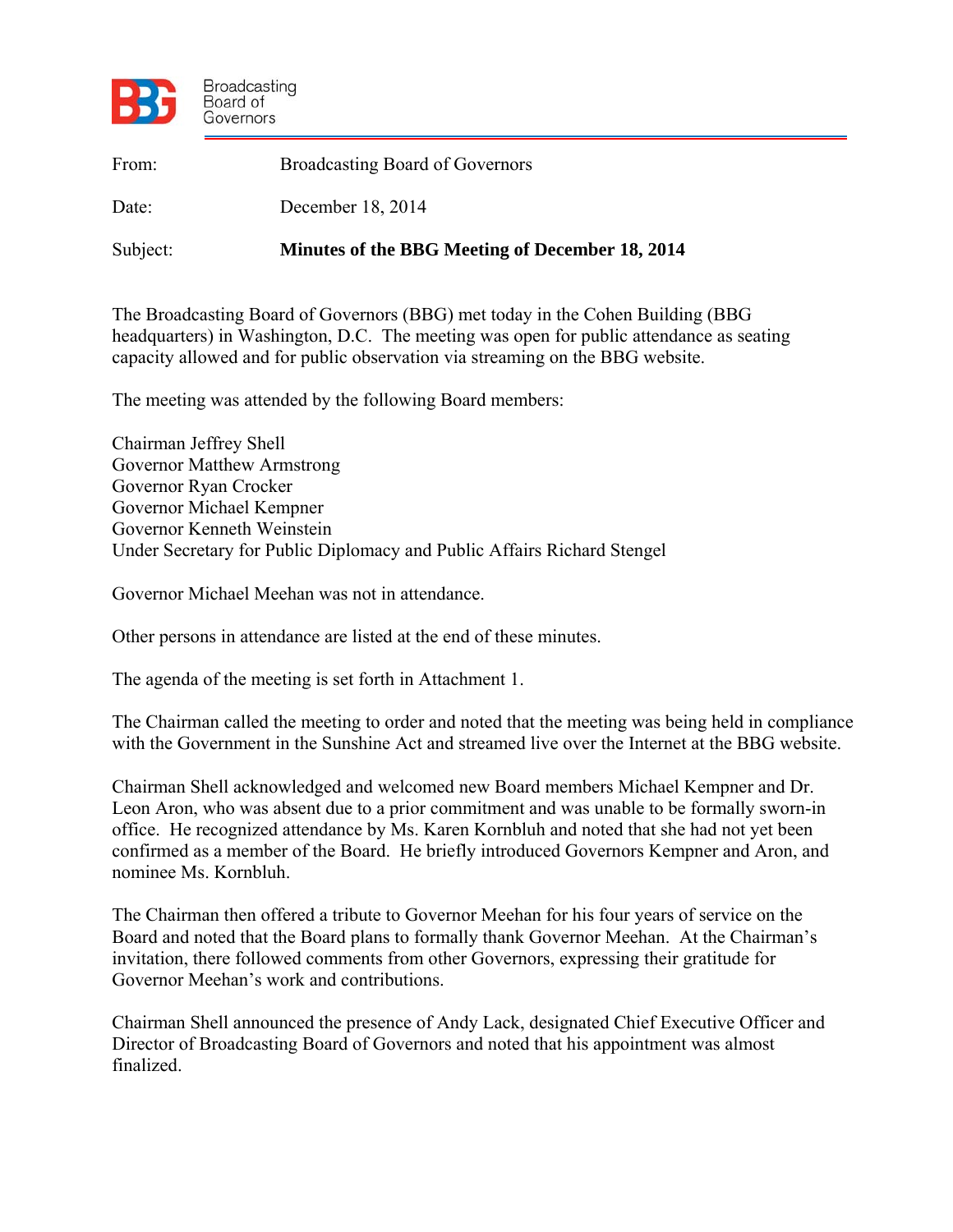independent press. He highlighted the following incidents: (1) Khadija Ismayilova, an Before moving to Board business, Chairman Shell brought attention to the threats that BBG journalists have faced since the last Board meeting. He noted that the BBG networks operate in media environments where authoritarian countries, struggling to control both information and their citizens, seek to censor objective voices and crack down on civil society, including investigative journalist for Radio Free Europe/Radio Liberty's (RFE/RL) Azerbaijani Service, was sent to pre-trial in Azerbaijan being unjustly punished for her reporting on government corruption and human rights abuses of the country, and on behalf of the Board, the Chairman called on Azeri authorities for her immediate release; (2) Omar Al Obaidi, a reporter for Alhurra-Iraq, and his cameraman were attacked, shot at, and escaped with minor injuries; (3) the brothers of Shohret Hoshur, a reporter for Radio Free Asia's Uyghur Service, were detained by Chinese authorities in an attempt to silence Mr. Hoshur's reporting on the unrest in China's Xinjiang Uyghur autonomous region; and (4) Bashar Fahmi, a correspondent of Alhurra, has not been seen or heard from since his disappearance over two years ago during a reporting trip in Aleppo, Syria. The Chairman stated that the Board takes seriously the safety of BBG's journalists and hopes the attention both here in Washington and among international advocates can help improve the dire situations of the journalists and their families, and rectify these gross violations of human rights.

The Chairman welcomed Oleksandr Motsyk, Ambassador of Ukraine to the United States, and invited David Ensor, Director of Voice of America (VOA), to introduce the Ambassador. Upon Mr. Ensor's introduction, Ambassador Motsyk presented the Princess Olga Medal (an award given in Ukraine bestowed on women of outstanding personal merit) on behalf of the President of the Ukraine to Myroslava Gongadze, anchor of VOA Ukrainian Service's flagship TV program *Chas-Time*. On behalf of the Board, the Chairman thanked the Ambassador and congratulated Ms. Gongadze.

Chairman Shell then paused to pay tribute to Mark Helmke, who passed away on November 1, 2014. At the Chairman's invitation, Governor Armstrong gave remarks, touching on Mr. Helmke's work and his importance to the BBG.

Chairman Shell asked Carlos Garcia-Perez, Director of the Office of Cuba Broadcasting, to discuss recent developments concerning normalization of U.S.-Cuba relations. Mr. Garcia-Perez described the reactions from the island. He noted that Cuba is still violating human rights and emphasized the critical role of the Martίs.

Moving to Board business, the Chairman stated that the presence of five or more Governors satisfies the Board's quorum requirement, permitting the Board to conduct business based on majority vote, a quorum being present. He said that the Board members had received by email materials for the consent agenda, and that he had not received comments from any Governors.

Chairman Shell described the three items on the consent agenda for the Board's consideration: (1) Minutes of October 30, 2014 meeting; (2) Resolution honoring VOA's Ukrainian Service  $65<sup>th</sup>$  anniversary; and (3) Resolution Honoring RFE/RL's Radio Marshall  $5<sup>th</sup>$  Anniversary. There being no comments, Under Secretary Stengel made a motion to adopt the consent agenda.



**Broadcasting** Board of  $Page # 2$  Adopted 2-18-2015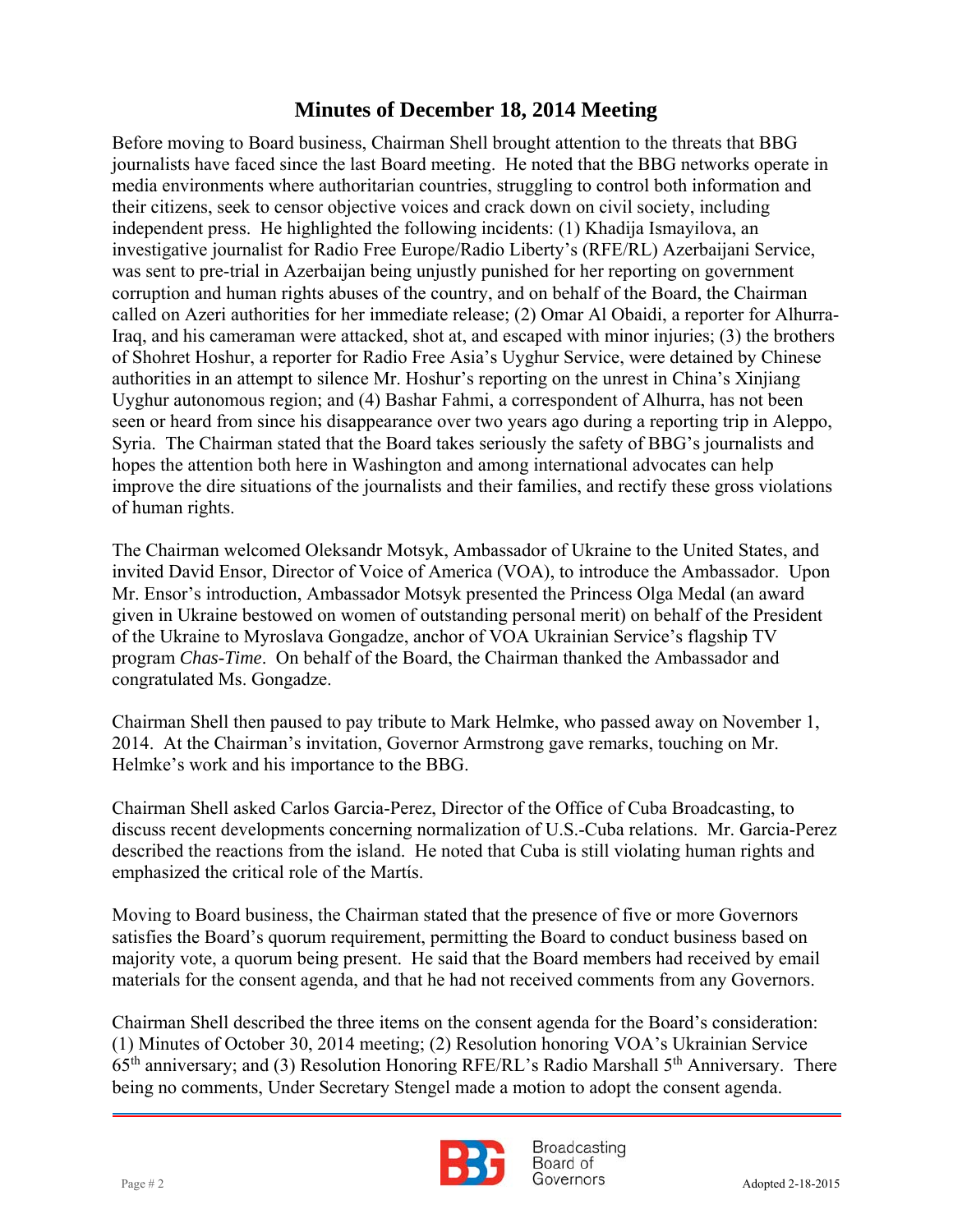Governor Armstrong seconded. The Board passed the consent agenda unanimously with an abstention by Governor Kempner.

 meetings, the Chairman invited Ann Noonan, Co-founder and Executive Director of Committee In accordance with the Board's prior protocol for allowing members of the public to speak at for U.S. International Broadcasting; Carolyn Presutti, TV correspondent for VOA Central News; and Alan Heil, Public Diplomacy Council, to address the Board for three minutes each.

The Board took a short recess and reconvened for an overview of the International Broadcasting Bureau (IBB) led by the Interim Management Team: André Mendes, Director of Global Operations; Robert Bole, Director of Global Strategy; and Suzie Carroll, Director of Global Communications. At the conclusion of the IBB "Deep Dive," the Chairman noted that this completes the first round of "Deep Dives," and that VOA will start the next round in 2015.

Chairman Shell announced the Board's participation in a presentation of the David Burke Distinguished Journalism Awards which immediately follows the Board meeting. He stated that the next Board meeting will take place at BBG Headquarters in Washington, D.C., on February 18, 2015. The Chairman then adjourned the meeting.

The Broadcasting Board of Governors agreed to the following decision elements (all decisions were adopted by a unanimous vote unless otherwise indicated):

- 1. Adoption of Minutes of October 30, 2014. The Board adopted the minutes of the October 30, 2014 meeting of the plenary Board as set forth in Attachment 2.
- 2. Resolution Honoring Voice of America's (VOA) Ukrainian Service 65<sup>th</sup> Anniversary. The Board adopted the resolution honoring VOA's Ukrainian Service 65<sup>th</sup> Anniversary as set forth in Attachment 3.
- 3. Resolution Honoring Radio Free Europe/Radio Liberty's (RFE/RL) Radio Mashaal 5<sup>th</sup> Anniversary. The Board adopted the resolution honoring RFE/RL's Radio Mashaal 5<sup>th</sup> Anniversary as set forth in Attachment 4.

#### Other Attendees:

The following persons were also present during all or part of the meeting: IBB Director of Global Communications and BBG Executive Director Suzie Carroll; IBB Director of Global Operations and Acting Chief Financial Officer (CFO) Andre Mendes; IBB Director of Global Strategy Robert Bole; General Counsel and Board Secretary Paul Kollmer-Dorsey; Director of Board Operations Oanh Tran; Director of Public Affairs Letitia King; Public Affairs Specialist Anastasia Kolobrodova; Writer-Editor (Multimedia) Laurie Moy; Director of Graphics Jennifer Lea Ramsey; Director of Research and Assessments Sonja Gloeckle; Mobile Products Manager William Sullivan; Media Strategist Paul Marszalek; Acting Director of the Office of Performance Review Jeffrey Trimble; IBB Chief of Staff Marie Lennon; Director of the Office of Civil Rights Delia Johnson; Director of the Office of Contracts Cherylynn Peters; Director of the Office of Workforce Support and Development David Milligan; Director of Strategy and



**Broadcasting** Board of Page # 3 Adopted 2-18-2015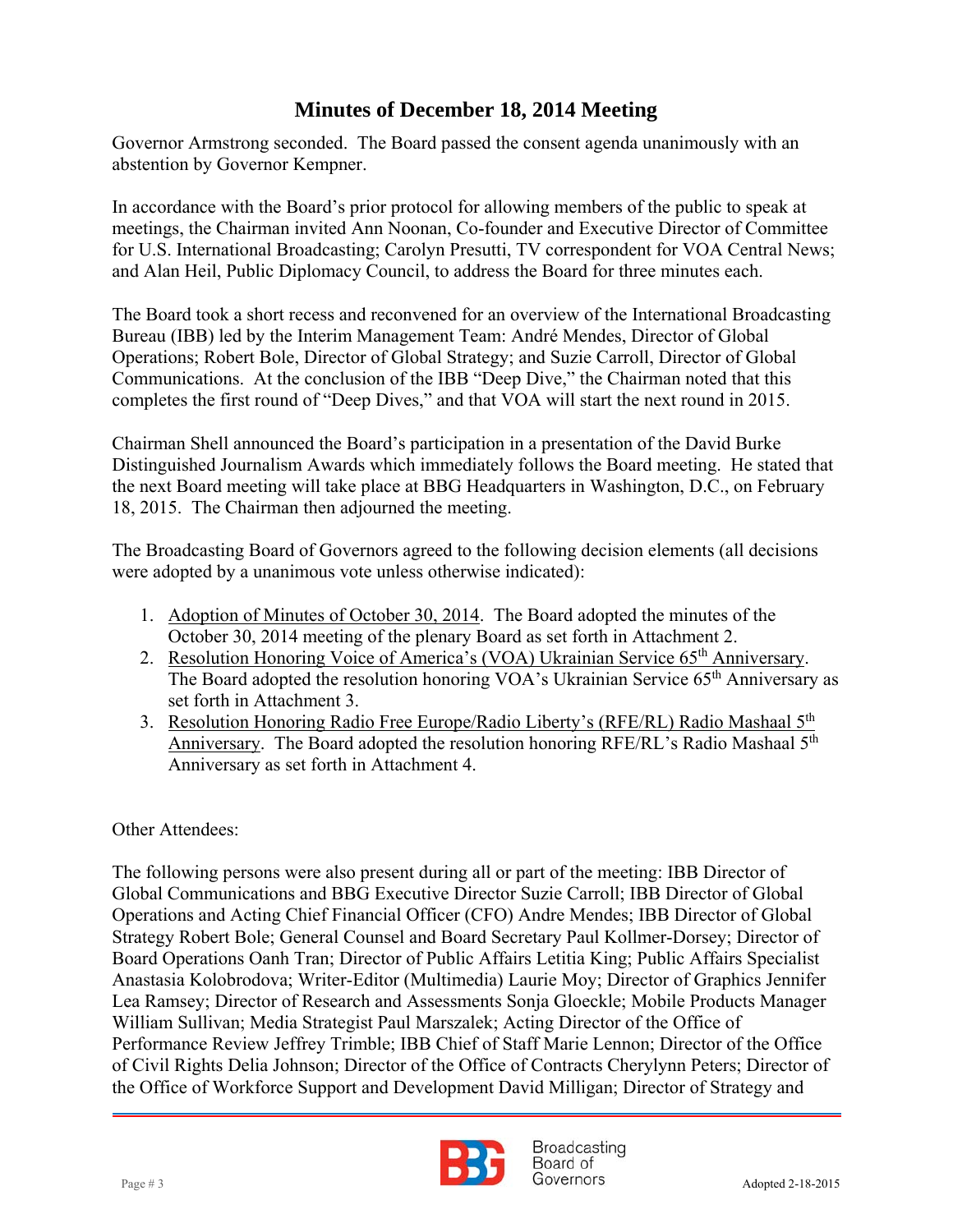and Acting CFO Victor Morales; Deputy for Technology Support Services Veris Burton; Development Bruce Sherman; Acting Director of the Office of Security Frederick Lang; Deputy Engineering Resource and Acting Deputy CFO Connie Stephens; Deputy Engineering Services and Acting Director of the Office of Technology, Services and Innovation Terry Balazs; Regional Marketing Officer Oscar Barcelo; Special Advisor to the Director of Global Operations President Management Fellow - Management and Policy Analyst Nicholas Fechter; David Ensor, Director of the Voice of America; Kelu Chao, VOA Associate Director for Language Programming and Acting Chief of Staff; Scott Stearns, VOA Correspondent at State Department; Myroslava Gongadze, VOA Ukrainian Service; Rebecca McMenamen, VOA Senior Advisor of Strategy; Carlos Garcia-Perez, Director of the Office of Cuba Broadcasting; John Giambalvo, Interim Manager for RFE/RL; Nenad Pejic, RFE/RL Interim Manager (via telephone); Christine Fetzko, RFE/RL Director of Corporate Strategy & Operations; Ben Herman, RFE/RL General Counsel; Libby Liu, President of Radio Free Asia (RFA); Bernadette Burns, RFA General Counsel; Brian Conniff, President of the Middle East Broadcasting Networks; Dan Sreebny, Senior Advisor for BBG, Office of the Under Secretary for Public Diplomacy & Public Affairs; and BBG nominee Karen Kornbluh.

Approved:

Jeffrey Shell Chairman

 $\mathcal{L}_\text{max}$  , where  $\mathcal{L}_\text{max}$  , we have the set of  $\mathcal{L}_\text{max}$ 

Witnessed:

 $\mathcal{L}_\text{max}$  , where  $\mathcal{L}_\text{max}$  , we have the set of  $\mathcal{L}_\text{max}$ Paul Kollmer-Dorsey Board Secretary

Attachments:

- 1. Agenda for December 18, 2014 Meeting
- 2. Minutes of the October 30, 2014 Board Meeting
- 3. Resolution Honoring VOA's Ukrainian Service 65<sup>th</sup> Anniversary
- 4. Resolution Honoring RFE/RL's Radio Mashaal 5<sup>th</sup> Anniversary

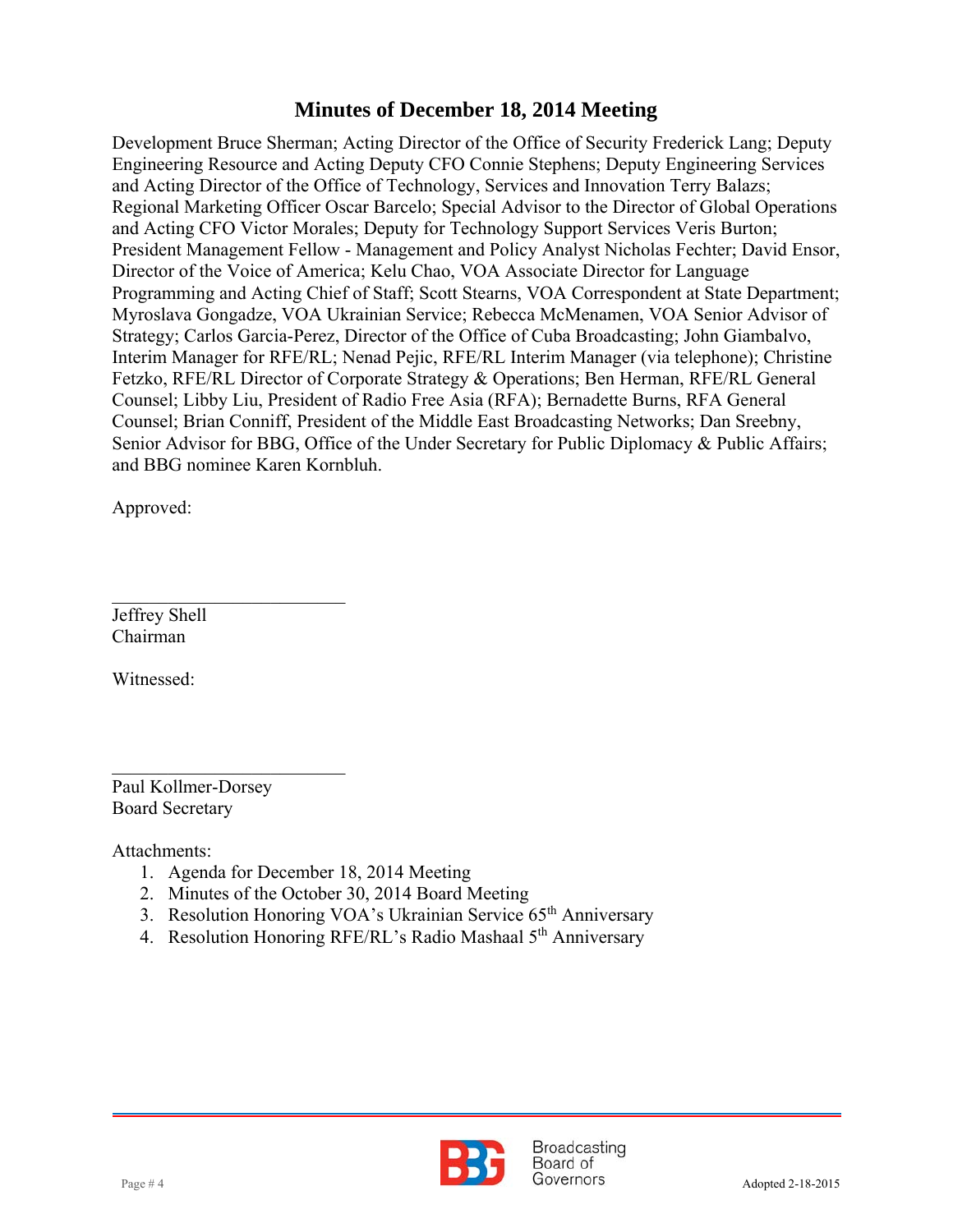#### **ATTACHMENT 1**

#### **BROADCASTING BOARD OF GOVERNORS**

**December 2014 Meeting Agenda** 

**(ALL MEETINGS ARE AT THE COHEN BUILDING, UNLESS OTHERWISE NOTED.)**

#### **Thursday, December 18**

#### **9:00 - 11:30 Broadcasting Board of Governors' Open Meeting (BBG-IBB Conference Room)**

Chairman's Remarks

- A. Consent Agenda
	- Minutes of October 30, 2014 Meeting
	- Resolution Honoring Voice of America's Ukrainian Service 65<sup>th</sup> Anniversary
	- Resolution Honoring Radio Free Europe/Radio Liberty's Radio Mashaal 5<sup>th</sup> Anniversary
- B. Public Comments

#### **9:30 Break**

#### **9:45 - 11:30 BBG Open Meeting Continued**

- C. International Broadcasting Bureau Overview
- D. Other Items for Consideration at Next Board Meeting

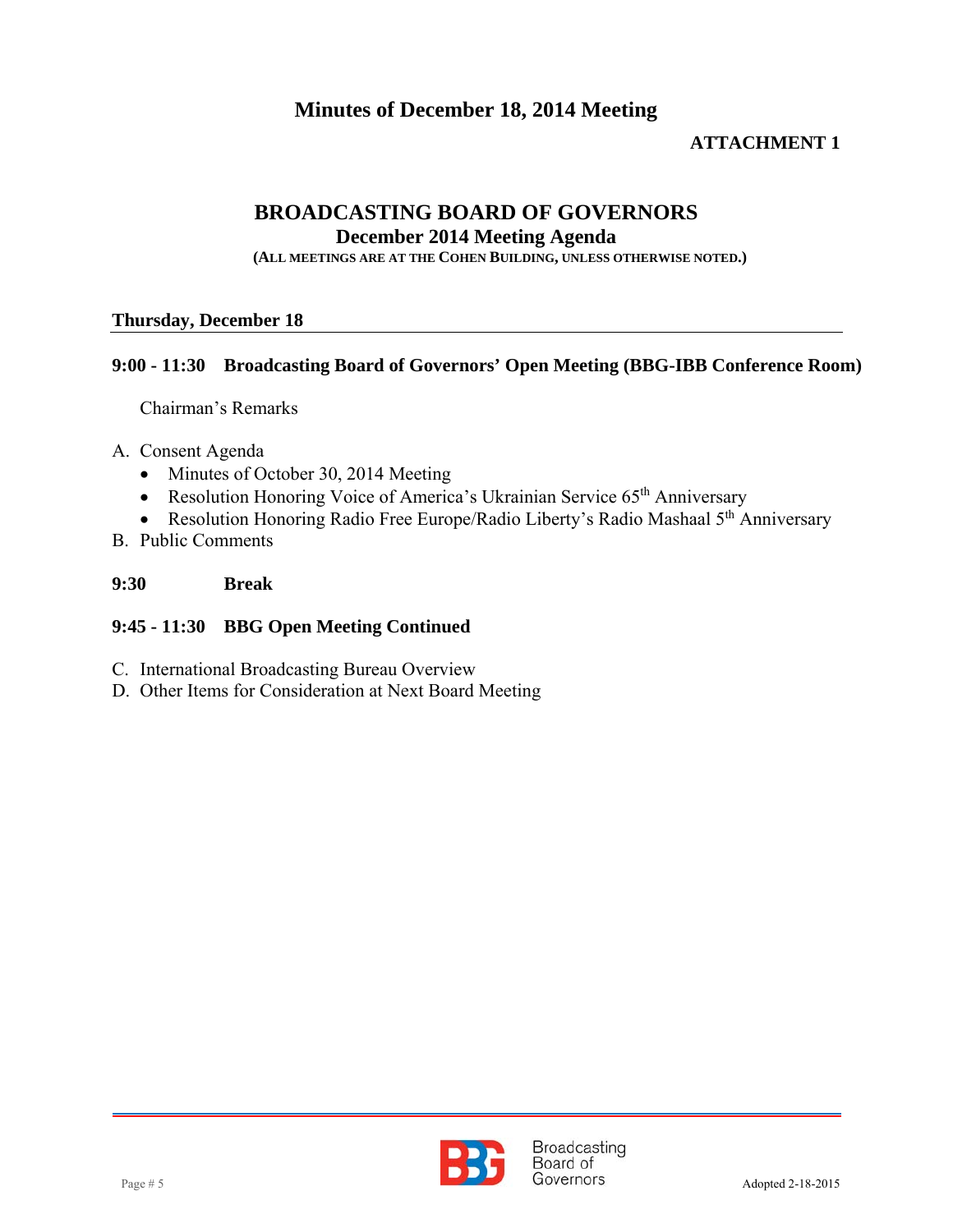#### **ATTACHMENT 2**

| From: | <b>Broadcasting Board of Governors</b> |
|-------|----------------------------------------|
|-------|----------------------------------------|

Date: October 30, 2014

Subject: **Minutes of the BBG Meeting of October 30, 2014**

The Broadcasting Board of Governors (BBG) met today in the auditorium of the Cohen Building (BBG headquarters) in Washington, D.C. The meeting was open for public attendance as seating capacity allowed and for public observation via streaming on the BBG website.

The meeting was attended by the following Board members:

Chairman Jeffrey Shell Governor Matthew Armstrong (via telephone) Governor Ryan Crocker (via telephone) Governor Michael Meehan Governor Kenneth Weinstein Under Secretary for Public Diplomacy and Public Affairs Richard Stengel

Other persons in attendance are listed at the end of these minutes.

The agenda of the meeting is set forth in Attachment 1.

The Chairman called the meeting to order and noted that the meeting was being held in compliance with the Government in the Sunshine Act and streamed live over the Internet at the BBG website.

Chairman Shell noted that, in September, the Board had announced its intent to name Andy Lack as Chief Executive Officer of U.S. international media. The Chairman said that, while the details of Mr. Lack's appointment were still being finalized, the Board anticipates his attendance at the December 2014 Board meeting.

Before moving to Board business, the Chairman reported on the threats BBG journalists have faced since the last Board meeting. He noted that the BBG networks operate in media environments where authoritarian countries, struggling to control both information and their citizens, seek to censor objective voices and crack down on civil society, including independent press. He highlighted the following incidents: (1) In Azerbaijan, Radio Free Europe/Radio Liberty (RFE/RL) correspondent Khadija Ismayilova, according to her, was recently detained and charged with libel because of her reporting on corruption within the Azeri government and has been blocked from travelling outside the country; (2) In Crimea, RFE/RL journalists have repeatedly been harassed for their reporting on sensitive issues; (3) In Cuba, Radio/TV Marti contributors have been detained, and activists have been threatened for speaking with Office of



**Broadcasting** Board of Page # 6 Adopted 2-18-2015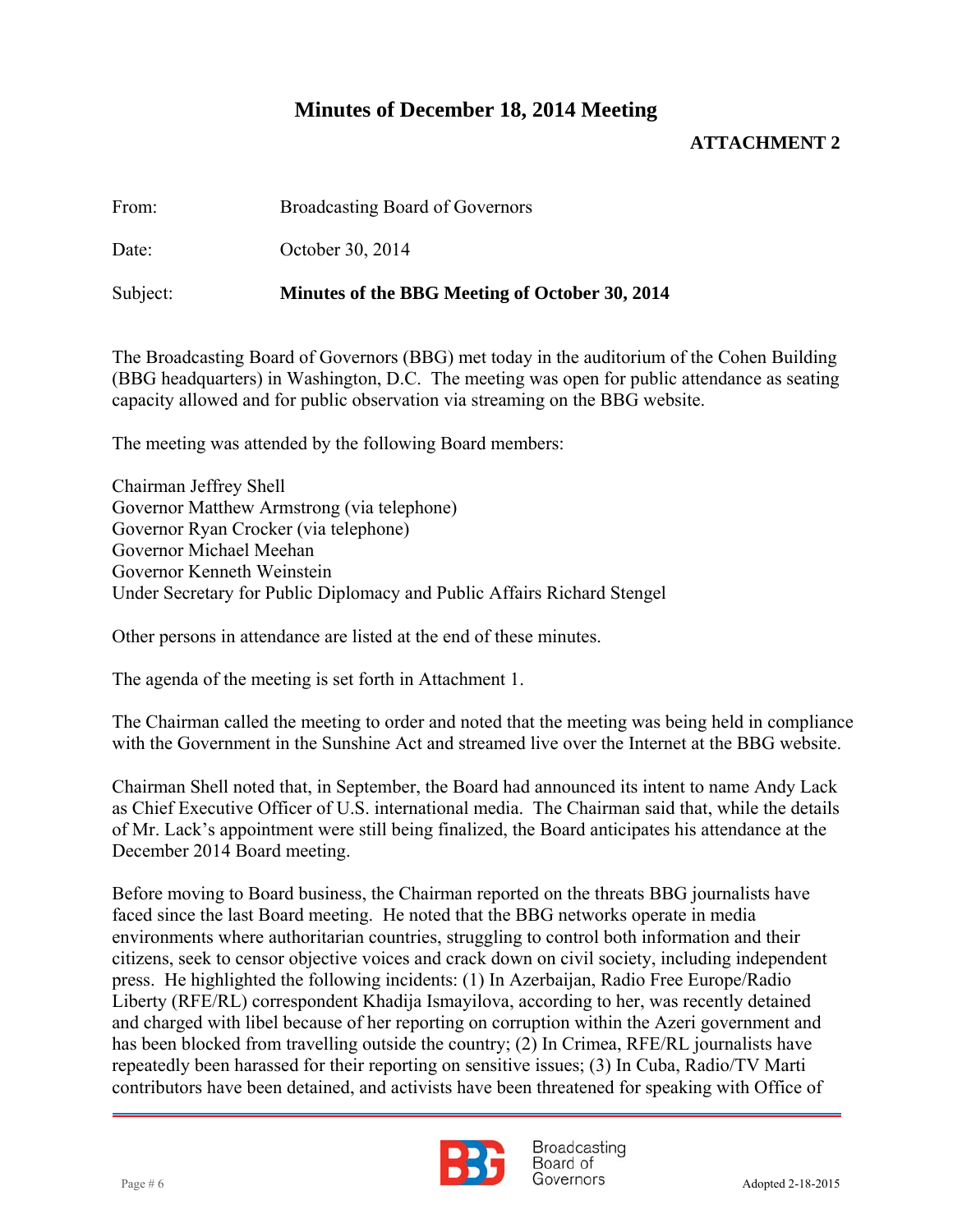Syria, has been missing for over two years. Cuba Broadcasting (OCB) reporters; (4) In China, police tried to intimidate Voice of America (VOA) correspondent Fred Wang with two hours of questioning, following his news report about Uyghurs; and (5) In the Middle East, journalists are being jailed under fabricated charges, ISIL is executing journalists, and Alhurra's Bashar Fahmi, who disappeared while reporting in Aleppo,

The Chairman announced the recent launch of a new program that delivers news and information to Russian-language audiences to combat Russian media attempts to spread propaganda and misinformation. He also acknowledged that the BBG has been the only news source for people on mainland China to rely upon during the ongoing protests in Hong Kong. Lastly, he recognized VOA correspondents' efforts to report on the continuing Ebola crisis in Guinea and Liberia, and reiterated the Board's standing belief in the power of a free press. On behalf of the Board, the Chairman thanked all BBG journalists for their commitment and dedicated efforts, despite the threats they continue to face throughout the course of their work.

Chairman Shell paid tribute to legendary journalist and former executive editor of The Washington Post, Ben Bradlee, who passed away on October 21, 2014.

Moving to Board business, the Chairman stated that the presence of five or more Governors satisfies the Board's quorum requirement, permitting the Board to conduct business based on majority vote, a quorum being present. He said that the Board had received by email materials for the consent agenda, and that he did not receive comments from any Governors.

Chairman Shell described the two items on the consent agenda for the Board's consideration: (1) Draft minutes of the August 13, 2014 Board meeting; and (2) Resolution proposing BBG meeting dates in 2015. He noted that one of the meetings will be held at the RFE/RL headquarters in Prague, so the date of that meeting may be amended. Governor Meehan clarified that BBG Committees will continue to meet in alternating months, though those dates have not been determined. There being no further comments, Chairman Shell made a motion to adopt the consent agenda. Governor Meehan seconded. The Board voted unanimously to adopt the consent agenda.

The Chairman shifted the discussion to the creation of a Special Committee on the Future of VOA. He noted that, in September, the Advisory Committee had considered two topics for a future special committee. The Advisory Committee then agreed to establish a Special Committee on the Future of VOA to undertake a comprehensive review of VOA as an element of U.S. international media. A draft resolution to establish such a special committee had been provided to the Board for its consideration, but upon receipt of several comments by VOA Director David Ensor, an amended resolution was then circulated again to the Board on October 29, 2014. At Chairman Shell's invitation, Governor Meehan expressed that he appreciates both versions of the resolution and hopes that the special committee will specifically consider the role of VOA, a "legacy organization," in the digital age. Chairman Shell noted that there is a clause in the resolution that states the special committee will assess VOA in the context of the other BBG networks and consider the regions or countries in which multiple BBG networks have a presence, in an attempt to determine the best approach or strategy in that region. Governor



**Broadcasting** Board of Page # 7 Adopted 2-18-2015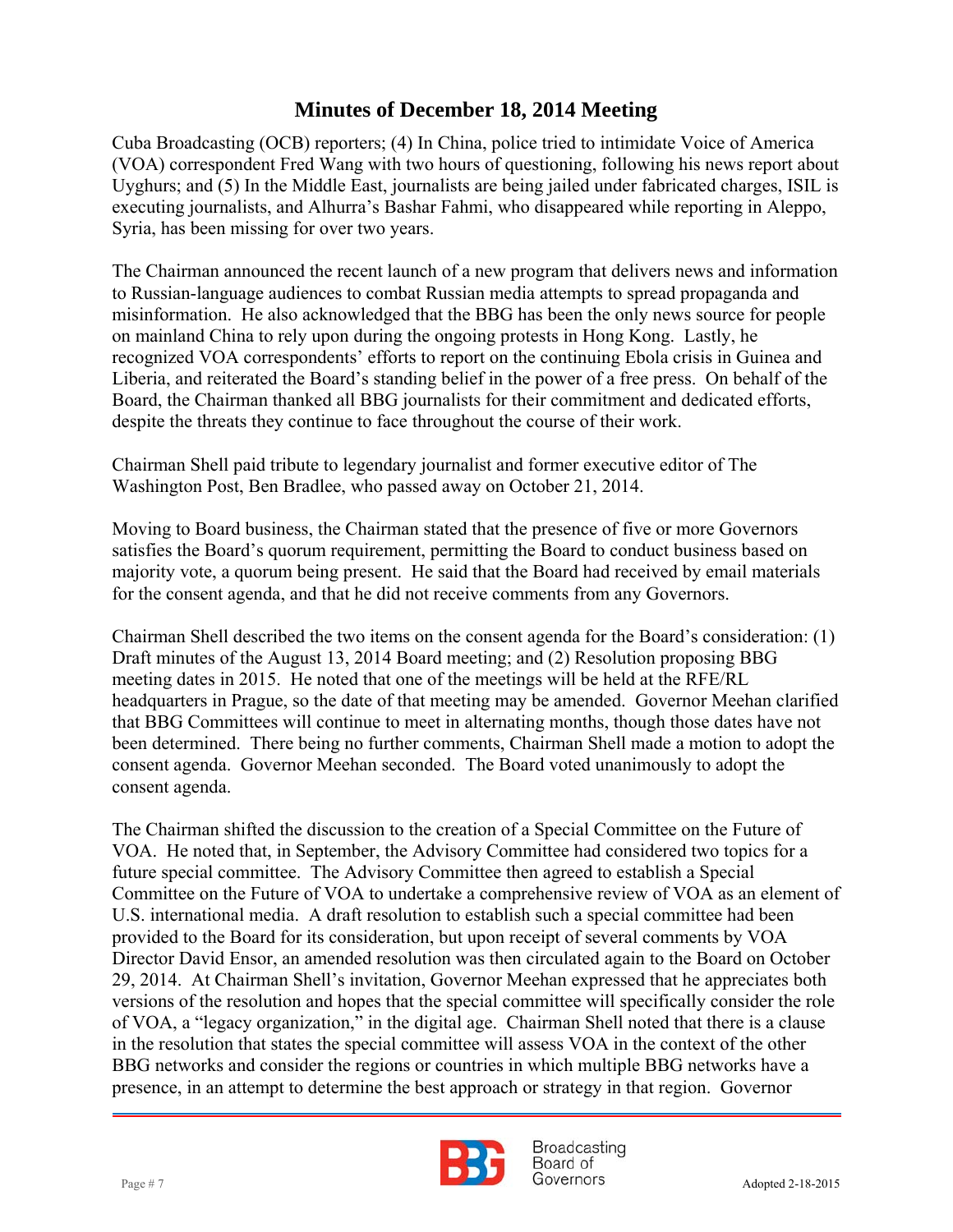Century with five (5) votes, while Governor Crocker abstained because he did not receive the Armstrong commented that this special committee should focus on how to strengthen the VOA brand. Following comments from the Governors, Chairman Shell volunteered to be a member and proposed that Governor Armstrong would serve as Committee Chair. The Board voted to adopt the amended resolution to establish a Special Committee on Voice of America in the 21<sup>st</sup> amended resolution. Governors Meehan and Weinstein also volunteered to serve on the special committee.

Before allowing time for public comments, Chairman Shell acknowledged the departure of Director of Communications and External Affairs Lynne Weil. The Chairman, as well as Governors Armstrong and Meehan, thanked Ms. Weil for her service and wished her well in her next endeavor.

In accordance with the Board's prior protocol for allowing members of the public to speak at meetings, the Chairman invited Ann Noonan, Co-founder and Executive Director of Committee for U.S. International Broadcasting; Alan Heil, Public Diplomacy Council; Jingsheng Wei, Chairman of the Overseas Chinese Democracy Coalition; and Gregory Burns, AFSCME Local 1418 Union to address the Board for three minutes each.

Following public comment, Governor Meehan requested that the Special Committee on VOA in the 21st Century allow members of the public to participate in the committee's review process. He also suggested a response to Ann Noonan on the case of the 2009 reduction in force at OCB. Chairman Shell reaffirmed the Board's commitment to implement the arbitrator's award but acknowledged that the information is attorney-client privileged.

The Board took a short recess and reconvened for a panel discussion titled, "What's the Secret to Media Brand Loyalty? Storytelling in the Digital Age."

At the conclusion of the panel discussion, the Chairman thanked the panelists for their participation and noted that the next meeting of the plenary Board will be held on December 18, 2014. Chairman Shell then adjourned the meeting.

The Broadcasting Board of Governors agreed to the following decision elements (all decisions were adopted by a unanimous vote unless otherwise indicated):

- 1. Adoption of Minutes of August 13, 2014. The Board adopted the minutes of the August 13, 2014 meeting of the plenary Board as set forth in Attachment 2.
- 2. Resolution Proposing BBG Meeting Dates in 2015. The Board adopted the resolution proposing BBG meeting dates in 2015 as set forth in Attachment 3.
- 3. Resolution Establishing a Special Committee on Voice of America in the 21<sup>st</sup> Century. Chairman Shell made a motion to adopt the amended resolution to establish a Special Committee on Voice of America in the 21st Century. Governor Weinstein seconded the motion. Governor Crocker abstained. The amended resolution was adopted by the Board as set forth in Attachment 4.

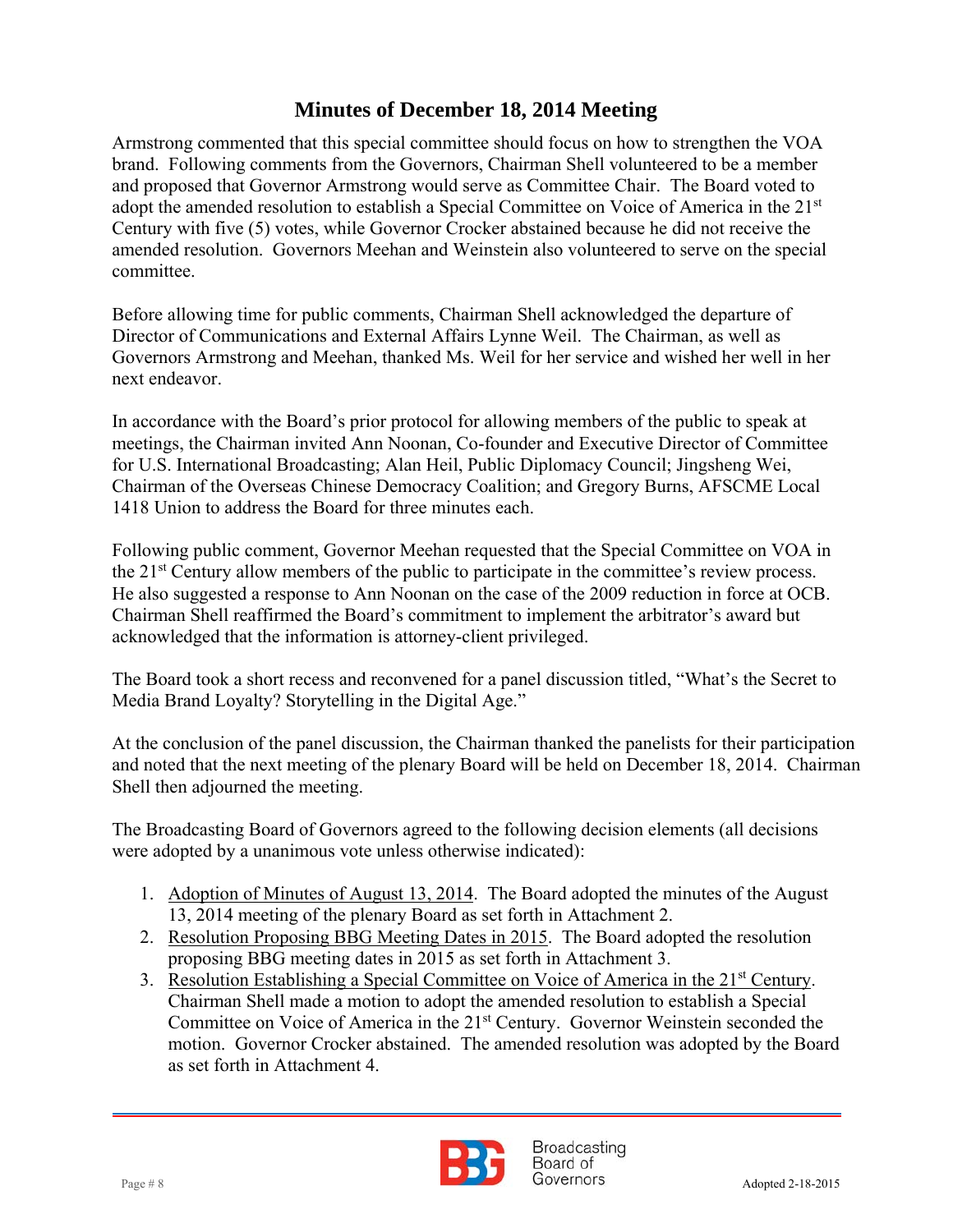Other Attendees:

 Operations Andre Mendes; IBB Director of Global Strategy Robert Bole; General Counsel and The following persons were also present during all or part of the meeting: IBB Director of Global Communications and BBG Executive Director Suzie Carroll; IBB Director of Global Board Secretary Paul Kollmer-Dorsey; Director of Board Operations Oanh Tran; Director of Public Affairs Letitia King; Director of Communications and External Affairs Lynne Weil; Public Affairs Specialist Anastasia Kolobrodova; David Ensor, Director of the Voice of America; Carlos Garcia-Perez, Director of the Office of Cuba Broadcasting; John Giambalvo, Interim Manager for Radio Free Europe/Radio Liberty (RFE/RL); Nenad Pejic, RFE/RL Interim Manager; Libby Liu, President of Radio Free Asia; Brian Conniff, President of the Middle East Broadcasting Networks; and Dan Sreebny, Senior Advisor for BBG, Office of the Under Secretary for Public Diplomacy & Public Affairs.

Approved:

Jeffrey Shell Chairman

Witnessed:

 $\mathcal{L}_\text{max}$  , where  $\mathcal{L}_\text{max}$  , we have the set of  $\mathcal{L}_\text{max}$ Paul Kollmer-Dorsey Board Secretary

 $\mathcal{L}_\text{max}$  , where  $\mathcal{L}_\text{max}$  , we have the set of  $\mathcal{L}_\text{max}$ 

Attachments:

- 1. Agenda for October 30, 2014 Meeting
- 2. Minutes of the August 13, 2014 Board Meeting
- 3. Resolution Proposing BBG Meeting Dates in 2015
- 4. Resolution Establishing a Special Committee on Voice of America in the 21<sup>st</sup> Century

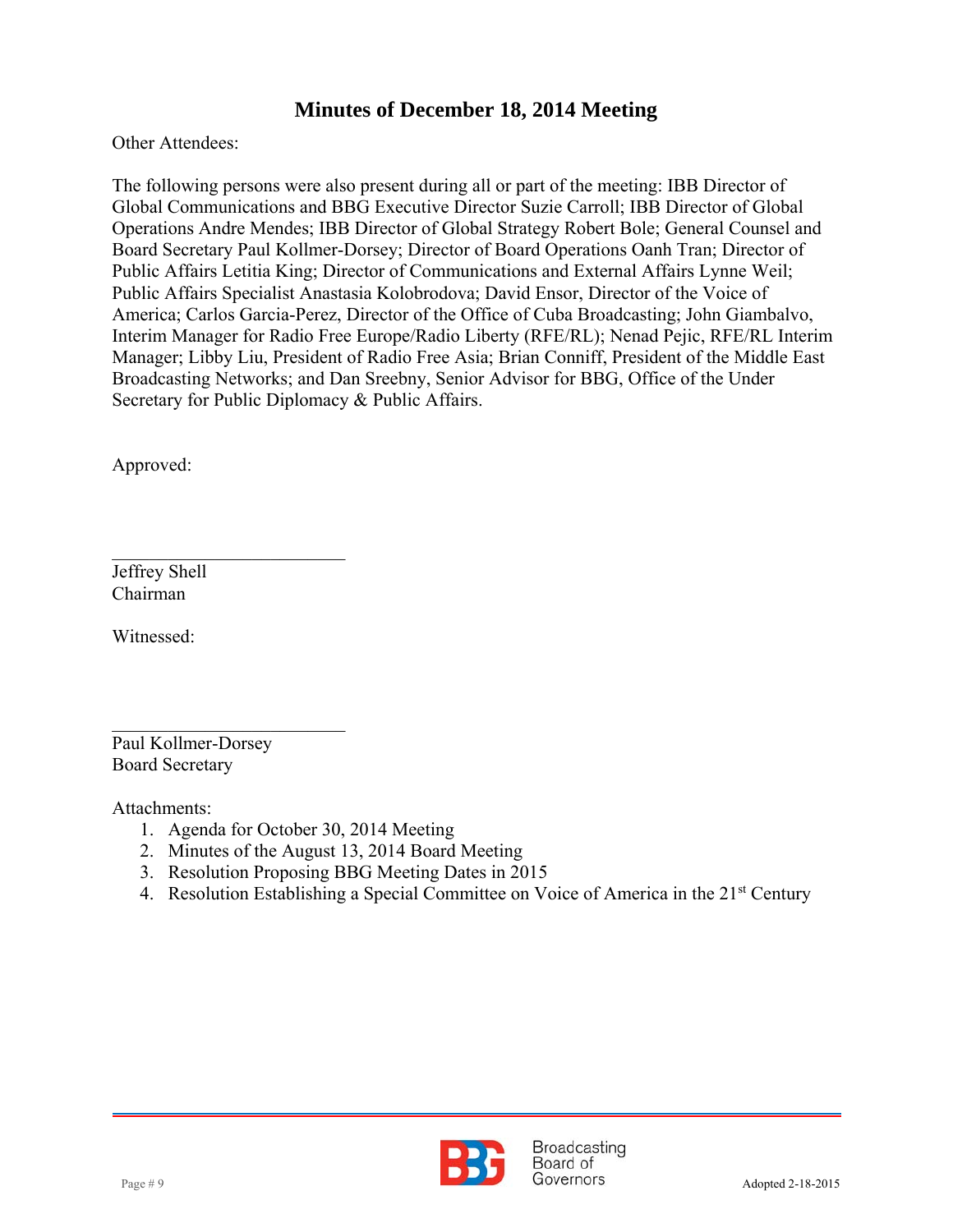#### **ATTACHMENT 3**

### **RESOLUTION HONORING THE 65TH ANNIVERSARY OF VOICE OF AMERICA'S UKRAINIAN SERVICE**

#### **December 18, 2014**

WHEREAS**,** the Voice of America (VOA) began broadcasting in Ukrainian on December 12, 1949, to provide accurate, balanced and comprehensive news and information to the Ukrainian people;

WHEREAS, the VOA's Ukrainian Service has served for decades as a vital communications link to the Ukrainian people in support of freedom and democracy during the dark days of Soviet communist rule and through the challenges Ukraine faces today;

WHEREAS**,** with the breakup of the Soviet Union in 1991, the VOA's Ukrainian Service continued its mission to a newly independent Ukraine;

WHEREAS, the VOA's Ukrainian Service has successfully adopted television, online and mobile platforms to reach even greater numbers of Ukrainians;

WHEREAS, the VOA Ukrainian Service is a leading source of information for Ukrainians about U.S. official commentary and expert analysis on Ukraine, including such historic milestones as the Orange Revolution and the *Euromaidan* Revolution, as well as Russia's current aggression against Ukraine.

WHEREAS, the VOA Ukrainian Service is a unique source of information for Ukrainians about American society and its achievements in democratic governance, business, medicine, science, technology and the arts, which can serve as an inspiration and a model for Ukraine;

WHEREAS**,** VOA Ukrainian has nurtured and developed successful partnerships with leading Ukrainian national television networks such as Channel 5, First National TV, ICTV, Channel 24 and  $1+1$  TV:

WHEREAS, on the occasion of the 60th anniversary of VOA's Ukrainian Service in 2009, Senator Ben Cardin and Representatives Marcy Kaptur, Sander Levin, Jim Gerlach and Robert Wexler entered statements in the Congressional Record commending the service;

WHEREAS, VOA Ukrainian remains a respected source of objective and accurate information about Ukraine, East European region, the United States and the rest of the world, with a major focus on democratic consolidation and the Ukrainian people's aspirations for integration with the West:

WHEREAS, VOA Ukrainian continues to broadcast to more than 45 million people in Ukraine; and

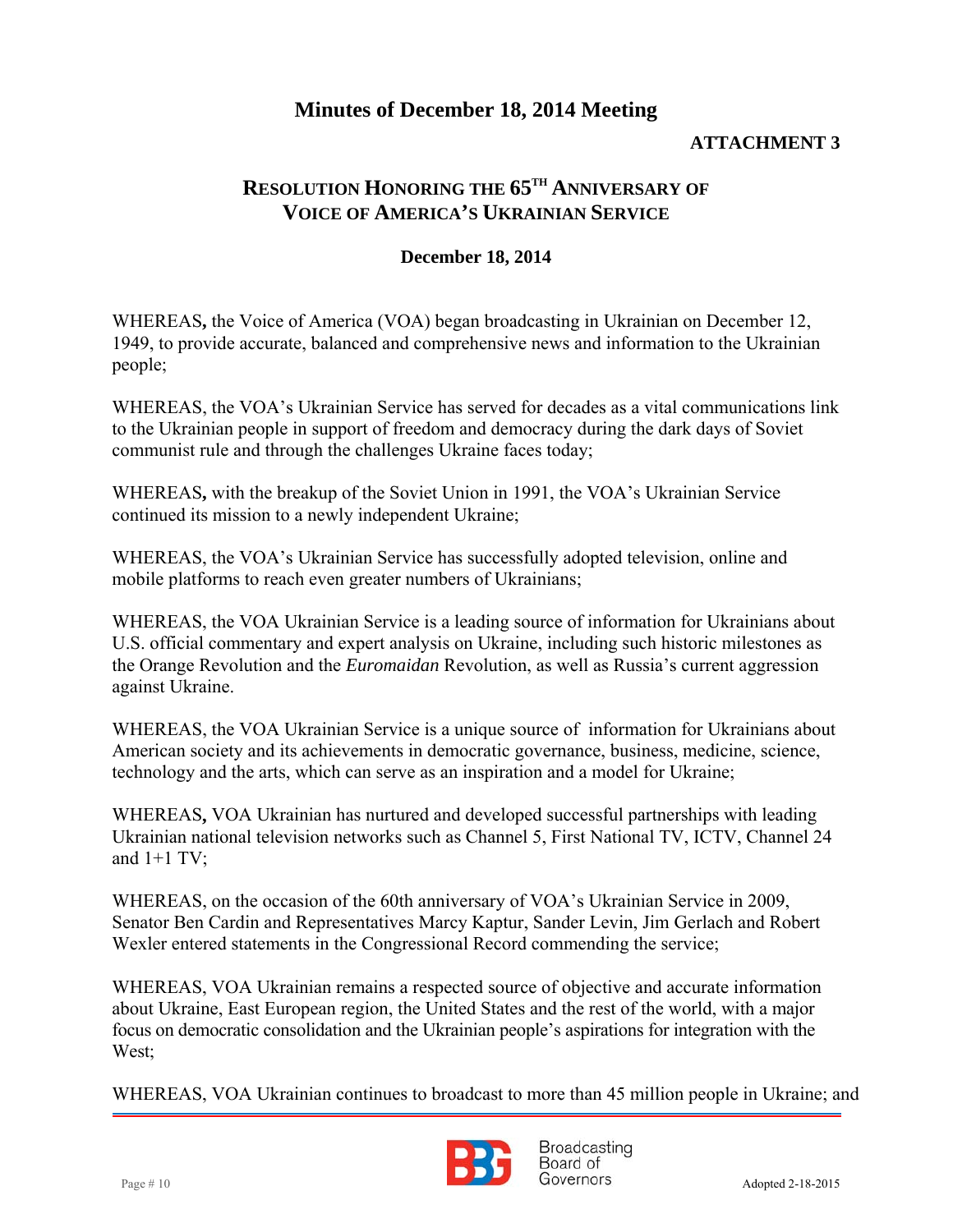WHEREAS, VOA Ukrainian is the leading international broadcaster in Ukraine, surpassing its competitors with its audience reach on multiple platforms – television, Internet, social media and mobile – and with its TV programs airing on major national networks in Ukraine.

 NOW, THEREFORE, be it resolved by the Broadcasting Board of Governors that we celebrate and commemorate the 65th anniversary of the Voice of America's Ukrainian Service.

BE IT FURTHER RESOLVED that the Broadcasting Board of Governors commends and congratulates both the current and former members of the Voice of America's Ukrainian Service for their dedication in serving the Ukrainian people and fostering friendship and the open communication of information and ideas between them and the United States.